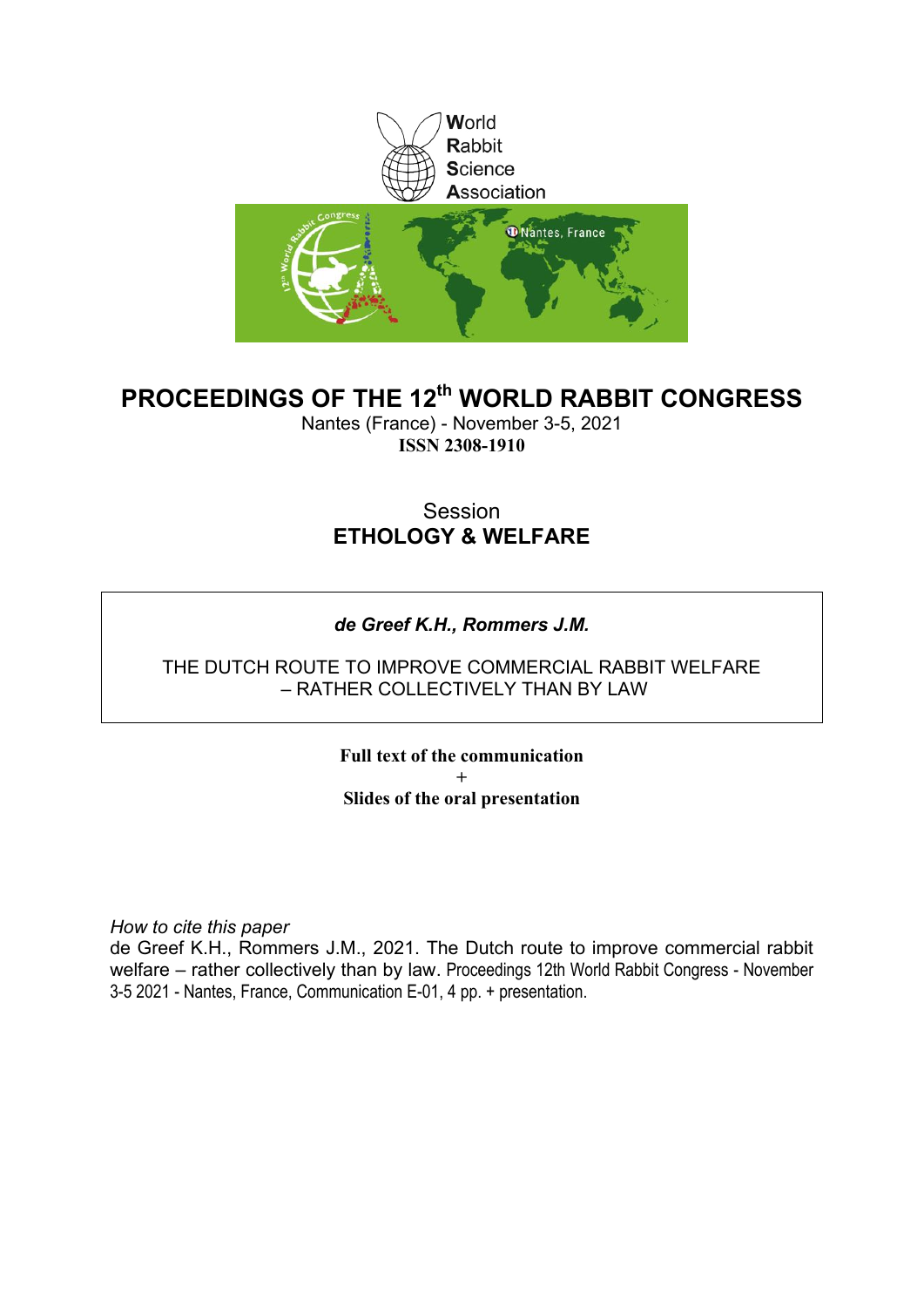### **THE DUTCH ROUTE TO IMPROVE COMMERCIAL RABBIT WELFARE – RATHER COLLECTIVELY THAN BY LAW ENFORCEMENT**

#### **de Greef K.H., Rommers J.M.**

Wageningen Livestock Research, PO Box 338, 6800 AB Wageningen, The Netherlands Email address: karel.degreef@wur.nl

#### **ABSTRACT**

A desk study was performed to study welfare directed innovations in the Dutch Rabbit sector. Four innovations in the last two decades that have considerably affected the animal welfare conditions in commercial rabbit farms were identified. Introduction of a simple plastic mat to reduce painful foot lesions, and three housing systems adaptations (welfare cage, parks, and part-time group housing of does) have brought the animal welfare of all commercial rabbits in The Netherlands well above European standard levels. The key message is that, strikingly, the major welfare directed improvements were not primarily developed by science, and not primarily enforced by law. Rather, practical initiatives of farmers were the essential steps. Self-imposed regulation was used to maintain collectivity (prevention of free riding) and successes were enhanced by technical advantages and market benefits.

**Key words:** Rabbits, housing, welfare, innovation.

#### **INTRODUCTION**

As a response to societal expressions of unease, considerable efforts have been and are being made to improve the welfare of farmed animals. Especially housing conditions have received considerable attention in all farmed species, starting in north-west Europe. The routes taken to design, evaluate and implement such innovations vary considerably across countries. Current contribution highlights the main animal welfare directed innovations in the Dutch meat rabbit production system. Aim of this paper is to document and analyse innovations that have shaped the current Dutch rabbit production system, and explain why and how these animal welfare measures have been implemented.

#### **SOCIETAL RESPONSE TO THE HOUSING CONDITIONS OF FARMED RABBITS**

Currently, the world standard in housing of commercial rabbits (as summarised by Szendrő et al., 2019) is a wire cage of 38-45 cm x 87-102 cm (width x length), a height of 32-35cm. There have been considerable innovations in reproduction, nutrition, feeding and health management in the last decades, but the current global standard in housing design is quite similar to that of two decades ago. However, comparing current common practices in housing rabbits in the Netherlands to those of two decades ago reveals considerable differences. In 2000, the majority of the commercial rabbits in The Netherlands (about 40,000 reproducing does, in 100-150 farms) was housed in 30 cm high mesh wired cages of 38 x 87-100 cm. Now all animals are housed in either 'welfare cages' or parks, with higher space allowances, animal friendly flooring and structural enrichment.

This contribute aims to describe and analyse the essential steps in this change. From the nineteen eighties onwards, signals from animal sciences, NGO and pressure groups in The Netherlands indicated housing related undesired effects for the quality of life of the animals involved ('welfare problems'). Reference to Brambell's five freedoms revealed several shortcomings, especially in the possibilities to express natural behaviour and in the occurrence of painful lesions. From the nineties onwards, the Dutch government and livestock product boards initiated studies to discern and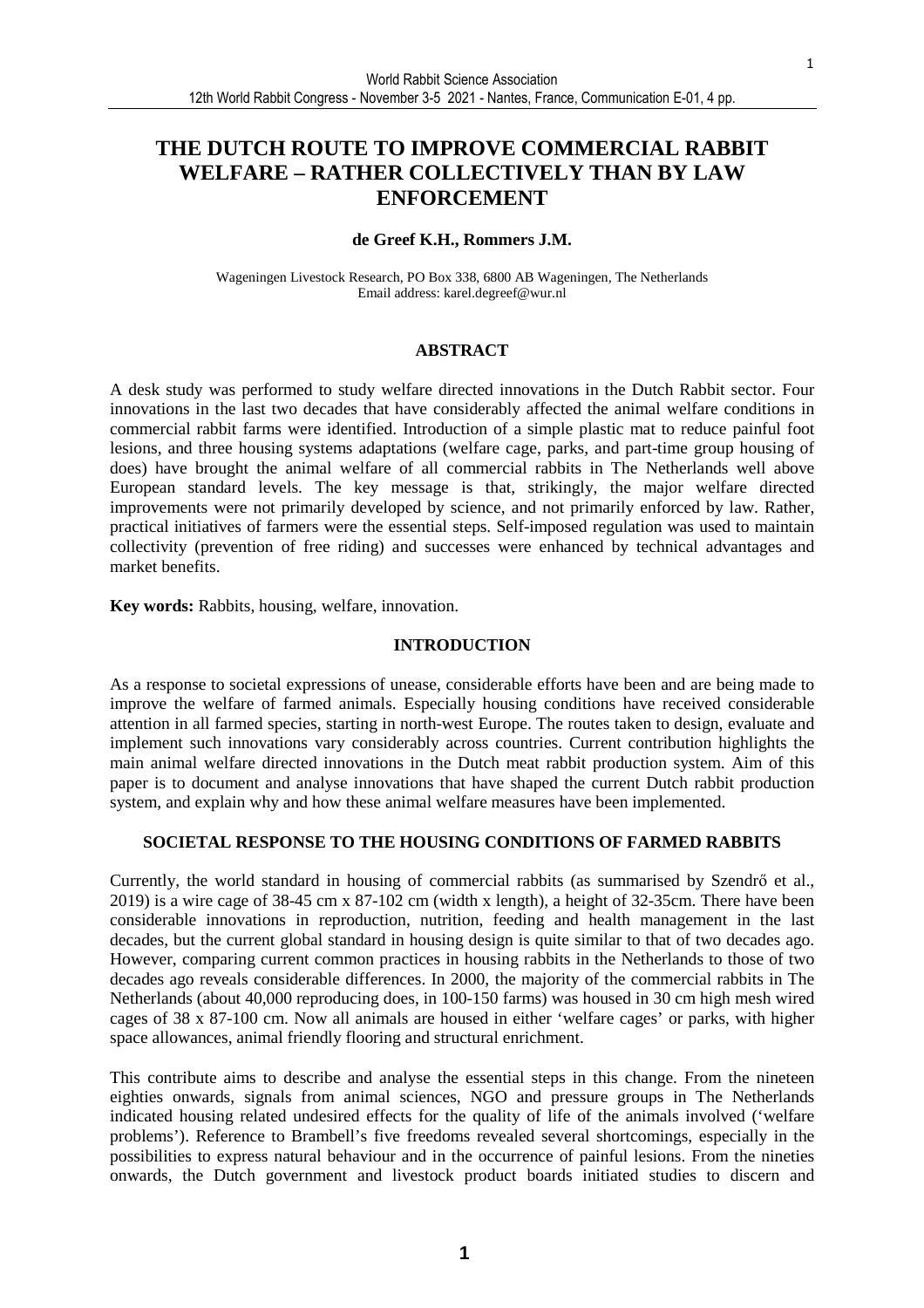$\overline{2}$ 

understand these welfare problems and to test improvements to alleviate them. Most studies dealt with cage dimensions, floor design, environmental enrichment and especially group housing.

#### **MAJOR RABBIT WELFARE INNOVATIONS IN THE LAST TWO DECADES**

In hindsight, four major rabbit welfare innovations can be discerned in The Netherlands, all related to housing conditions.

#### 1. Floor design

Since the nineties, a substantial incidence of lesions of foot pads (pododermatitis) in reproducing does at high parity orders was reported (ref?). These compromised both animal welfare and productivity (EFSA, 2005). Increase of the wire diameter gave no substantial improvement. Alternative flooring were tested. A quite practical solution, applicable in existing cages was introduced from contacts between rabbit farmers and cage manufacturers. A plastic mat, with perforations corresponding to the underlying cage wire was mounted on the wire. This resulted in a considerable reduction of the incidence of painful lesions (Rommers and de Jong, 2011). These plastic mats have now been adopted widely in producing countries, mostly referred to as footrests. This type of flooring (either a plastic mat or entire plastic slats) was introduced as the NL-standard for doe housing from 2006 onwards, by 2016 all reproducing does were housed in these conditions.

#### 2. Welfare cage

A group of rabbit farmers combined a series of housing adaptations (aiming at welfare improvements) into a new housing system. A cage with at least 60 cm height and plastic flooring, provided with a platform and environmental enrichment was branded as the 'Welfare cage'. From a European perspective, this can be referred to as an enriched cage, as categorised by EFSA (2020). In interaction with the government, the organised farmers developed and implemented a (product board organised) self-imposed regulation to convert the whole Dutch sector towards that system, starting from 2006. By 2016, all reproducing does were housed in this system, providing footrest mats, at least 4500  $\text{cm}^2$ space allowance, gnawing material as enrichment and a platform.

#### 3. Park housing

Classically, most meat rabbits were fattened in their birth cage or in sheds with cages for 6-10 animals. Several attempts were made to design housing for larger groups of fatteners. This held the expectation of reduction of housing cost and improving welfare at the same time. In practice, systems were developed for 32-50 rabbits, containing plastic flooring, an elevated level ('plateau') and gnawing material as enrichment. Across Europe, these parks can be categorised as (enriched) elevated pens, as described by EFSA (2020). The larger group is thought to reduce limitations for free movement due to high dimensions and space sharing. The large group size and the absence of an upper deck both reduce the 'metal' appearance. In Belgium, the supermarkets, as a result of NGO-pressure, fully switched to meat from rabbits raised in parks, before obligation through legislation. The related price premium encouraged Dutch rabbit farmers to make a fast switch towards this system. At this moment, 60-70% of the meat rabbits is housed in certified parks that meet standards which are externally monitored.

#### 4. Group housing of does

Around Europe, several efforts have been made to develop group-housing systems for does. These systems suffer from high levels of aggression and poor reproduction results. Research on this ended in 2005 in The Netherlands, based on absence of practical application perspectives, especially due to the behavioural and technical problems. In the collaboration between Dutch and Belgian research groups, the concept of part-time group housing was introduced, as an initially academic effort to bridge the gap between the impracticability of full-time group housing and the societal/policy desire to introduce group-housing for does. After the introduction of park housing for growing rabbits, the alternative approach for group-housing, based on the part-time concept, was tested. Does with their kits were transferred with their young to parks comprising 4-5 does per park at 18-23 days after parturition. Until weaning (35 d), this results in group-housing of does. Early pilots in the Netherlands were promising. Later on, an extensive series of pilots and experiments was undertaken to improve the layout of the park to reduce the effects of aggression. In 2017, the conclusion was drawn that the system was functioning, albeit that had to be accepted that about 5% of the does had aggressioninduced wounds at weaning (Rommers and de Greef, 2018). The Dutch society of the protection of

**2**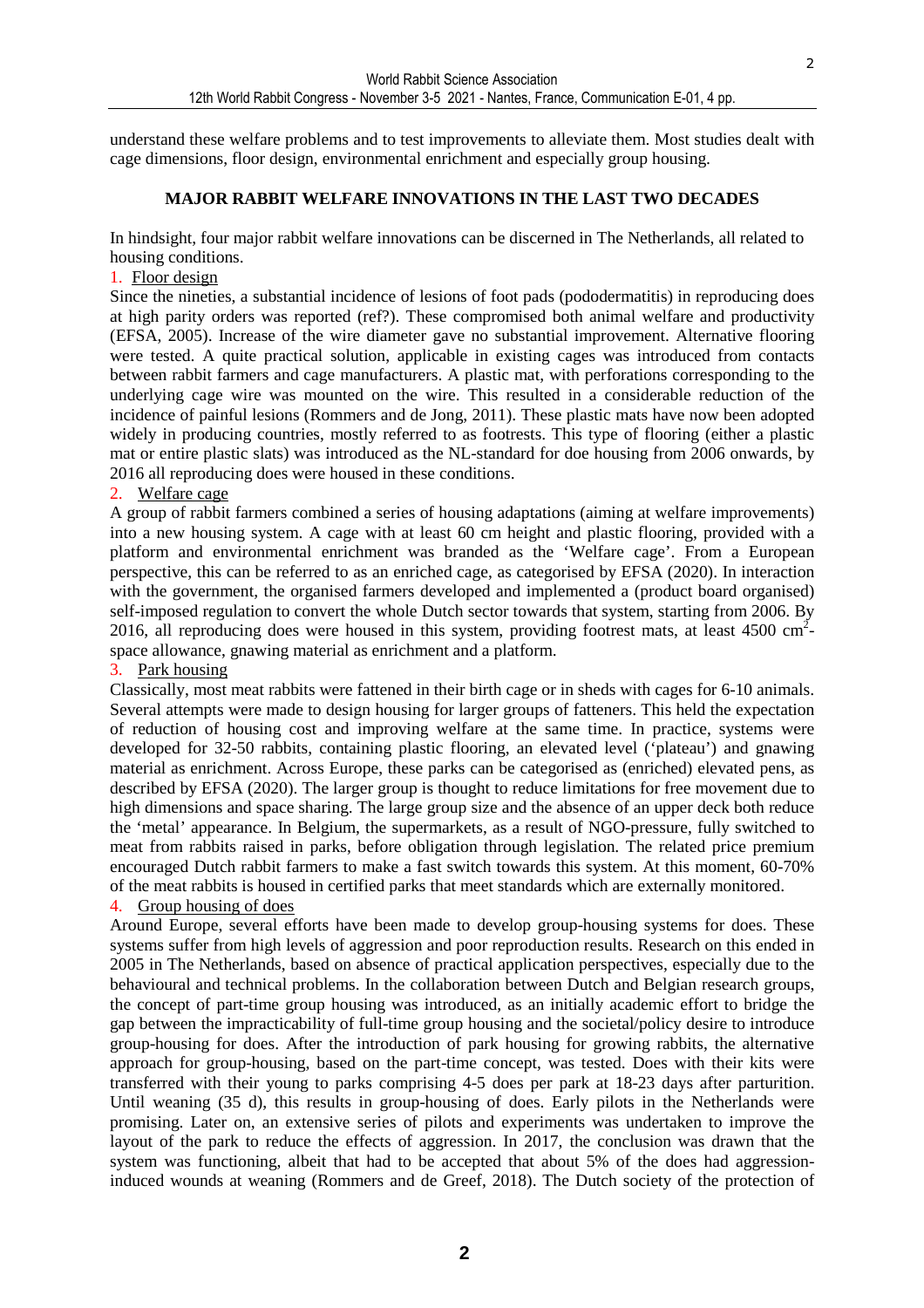3

animals ('*Dierenbescherming*') developed a hall mark and certification system ('*Beter leven*' ~ better life) to market meat from this system in an added value market segment.

#### **ANALYSIS FROM AN INNOVATION PERSPECTIVE**

The above mentioned systematic innovations are clearly observable in practice and reasonably well documented. However, the development towards their success hasn't been analysed and described in much detail yet. Reflection at research and policy level revealed that the developments in the commercial rabbit sector follow another route than other intensive sectors with substantial welfare improvement initiatives like the pig and poultry sector. A systematic analysis and description of the innovation trajectory is valuable to understand the rationale of current systems and may be helpful in evaluation of policy interventions (see for example Bos et al. 2012). Current contribution is an early approach to document and analyse these.

| <b>Table 1.</b> Drivers and success factors as mentioned by the sector of the four described innovations |  |
|----------------------------------------------------------------------------------------------------------|--|
|----------------------------------------------------------------------------------------------------------|--|

| (systems) innovation    | $Direct(s)$                             | Success factor(s)    |
|-------------------------|-----------------------------------------|----------------------|
| Plastic footrest pads   | Societal/ethical urgency                | Simple solution      |
| Welfare cage            | Evade legislation                       | Improved performance |
| Park housing            | Market pull from Belgium                | Price premium from B |
| Part-time group housing | Policy push & price premium opportunity | (NGO-hall mark)      |

In Table 1, the four described innovations are summarised from an innovation/ governance perspective: what drove the innovation and why was it successful in the Netherlands.

Plastic footrest mats: The driver for improvement of the flooring in the doe housing (generally wire) was the urgency due to expression of welfare worries by the government  $\&$  society. The simple plastic mat placed on the wire flooring provided a cheap and easy solution. Key actors were farmers (in interaction with their equipment manufacturers) for the invention.

Welfare cage: the driver for this systems innovation was the farmers urge to evade legislation (possibly a cage ban) by the government. In fact, a covenant with society was made. The sector took its responsibility, and received a period of 10 years to realise a systems make over. Also, the absence of success of earlier innovation route with the government (doe group housing system) brought urgency to farmers for another step towards practical welfare improvement. After implementation, the benefits of the associated systems changes (esp. transfer to all in/all out in a 6 week system) were the readily observed success factors. The collective approach (self-imposed regulation) was essential to convince the government and to force each other in a gentle way. Key actor group were the (organised) farmers, using their opportunities through the product board. Government was the silent actor in the background, science the independent evaluator of components.

Park housing: the driver for the fast transition towards park housing in the Netherlands is clearly the market pull from the Belgian processors and NGO-forced market. The well-ensured market opportunity, brought forward by the Belgian law in 2014 and the Belgian retail demands provided enough certainty for farmers to invest in parks. The direct price premium was the essential success factor in this. Dutch government and research played only a minor role in the fast conversion towards parks, although the early role of researchers (B, NL) testing early farmers prototypes is mentioned.

Group housing of reproducing does: the driver for development of group housing for does was and is the ongoing pull from the government and the major Dutch and Belgian animal welfare organisation. The search for full time group housing was clearly no farmer hobby. Especially the signals from several failures reduced the outlook on a feasible system. After the restart, focussing on part-time group housing, the innovation trajectory is (formally and actually) a joint effort of government, sector and science. The fact that most technical problems could be overcome and the release of a (retail- )valued and (publicly-) well known certification system (by the animal NGO) were two factors that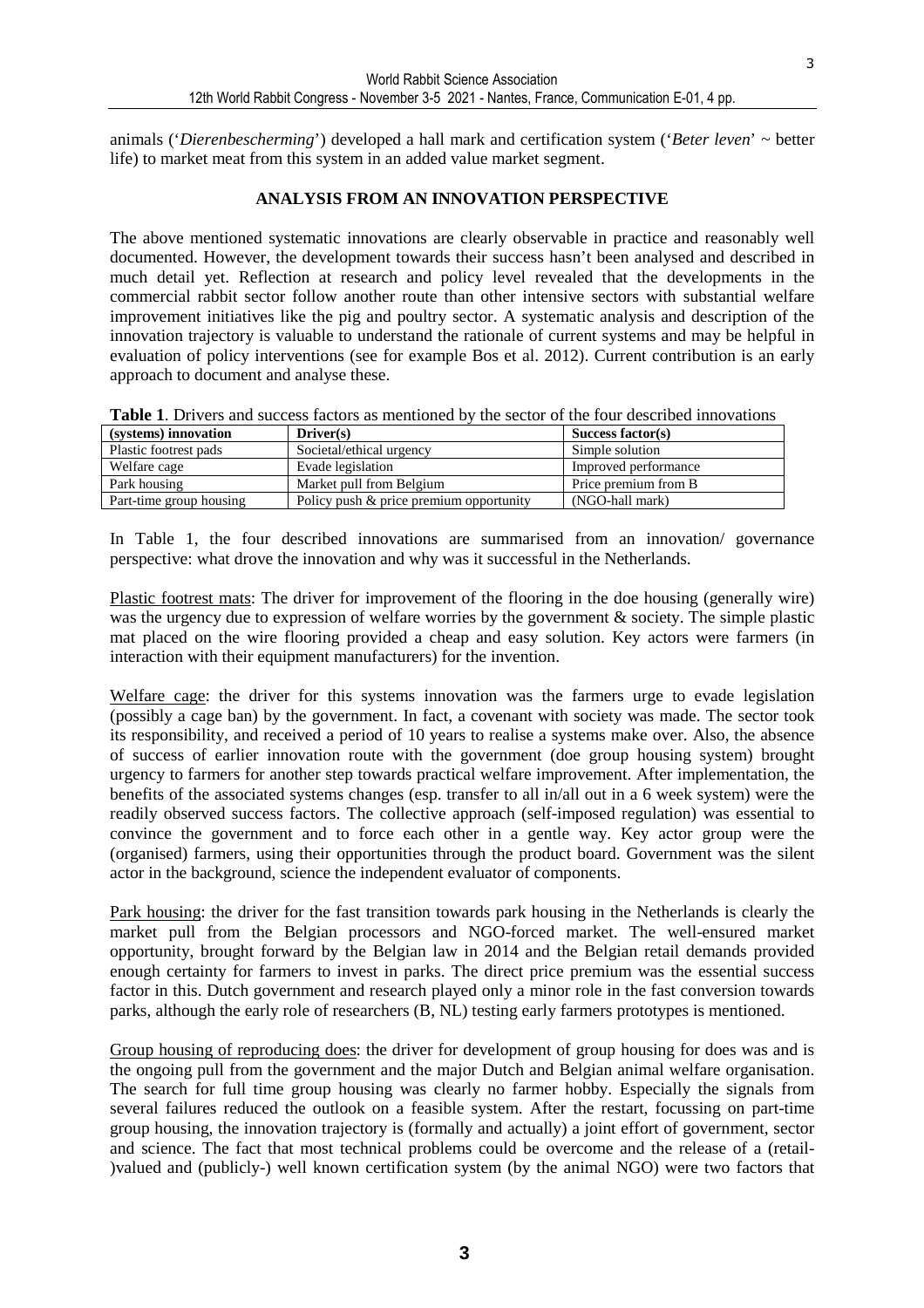made the innovation survive. Currently, the market initiative (meat with 'Beter Leven' label) is small. The societal and market strategies of the retail organisations will determine future degree of success.

#### **CONCLUSIONS**

A close look at the drivers and success factors could make science and government humble. The substantial changes were rather initiated and developed by farmer collectives than through research of legislation. Nevertheless, government action was relevant through its push (risk of undesired legislation) and its pull (decades of stimulating studies on doe group-housing). Research was involved in most developments, either by providing essential components of the innovations or by evaluation and fine tuning of the systems. The close relations between both the Dutch (NL) and Belgian sector and between their research groups seem to have been influential too, as several developments are interconnected between both countries.

#### **ACKNOWLEDGMENT AND DISCLAIMER**

The various contacts with several peer-rabbit scientists, farmers/chain partners and others involved in the innovation trajectories have been of great help to conceive and grow this (quite ad hoc) overview. The role of the various parties (and others) is substantially larger and wider than described here. Current contribution does not aim to describe their roles, but highlights four essential innovations in its headlines. A more in depth analysis will also bring forward government & research roles in more fundamental issues and for example inspiring trajectories.

#### **REFERENCES**

- Bos A.P., Spoelstra S.F., Groot Koerkamp P.W.G., Greef K.H. de, Eijk O.N.M. van 2012. Reflexive design for sustainable animal husbandry: Mediating between Niche and regime. In: *Food Practices in Transition: Changing Food Consumption, Retail and Production in the Age of Reflexive Modernity/Spaargaren, G., Oosterveer, P., Loeber, A., London : Routlegde (Routledge studies in sustainability transitions 3).*
- EFSA, 2005. The impact of the current housing and husbandry systems on the health and welfare of farmed domestic rabbits. *The EFSA Journal, 267, 1-140*.
- EFSA, 2020. Health and welfare of rabbits farmed in different production systems. *EFSA Journal, 18(1), 5944.*
- Rommers J.M., de Jong I.C. 2011. Technical note: Plastic mats prevent footpad injuries in rabbit does. *World Rabbit Sci., 19, 233 – 237. doi:10.4995/wrs.2011.868*
- Rommers J.M., de Greef K.H. 2018. Are combi parks just as useful as regular park for fattenens for part-time group housing of rabbit does? *World Rabbit Sci. 2018, 26: 299-305. doi:10.4995/wrs.2018.9587*
- Szendrő Zs., Trocino A., Hoy St., Xiccato G., Villagrá A., Maertens L. 2019. A review of recent research outcomes on the housing of farmed domestic rabbits: reproducing does. *World Rabbit Sci., 27, 1-14*.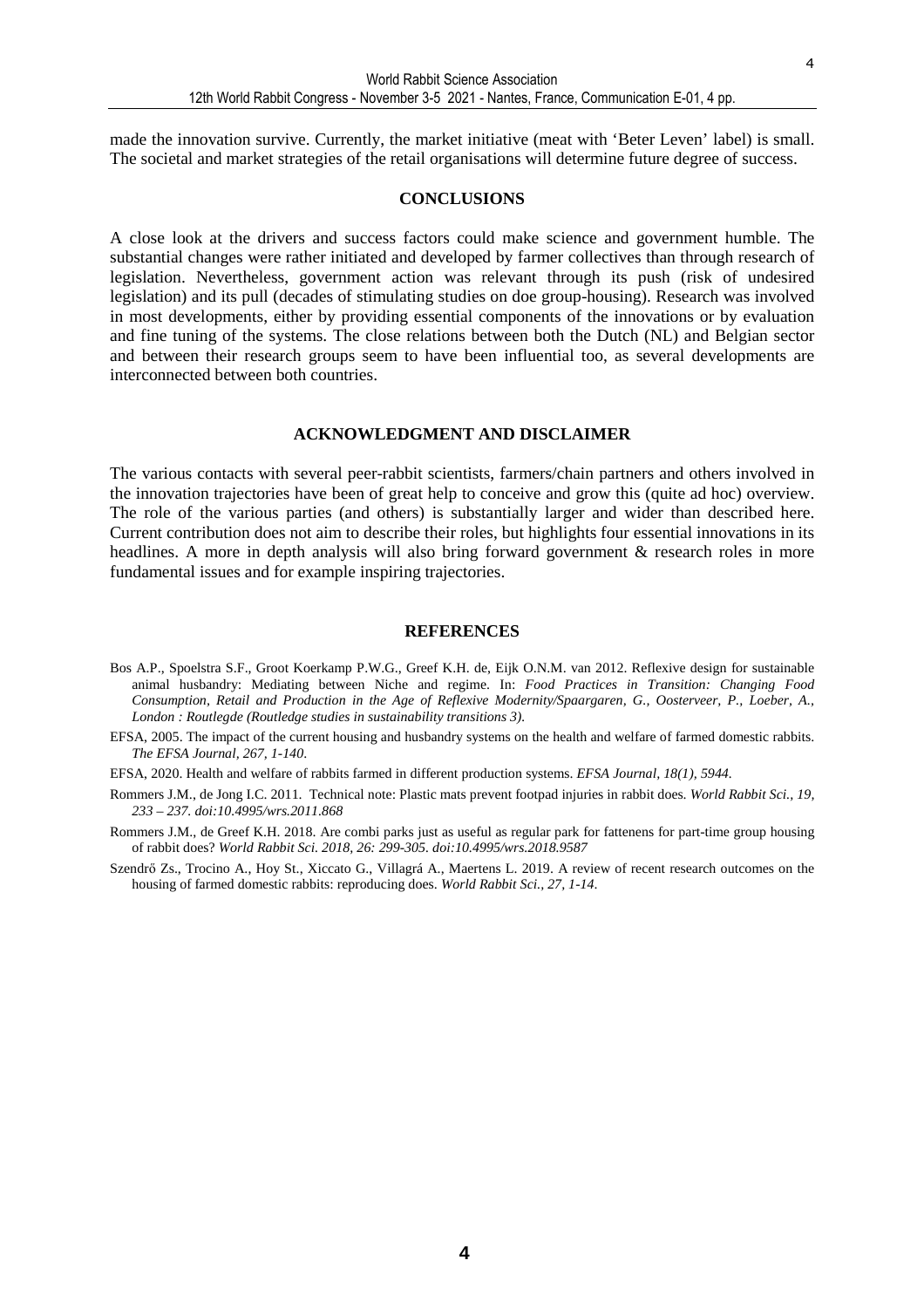Rabbit welfare improvement: the Dutch route Rather collectively than by law

## Karel de Greef\* & Jorine Rommers *Wageningen Livestock Research*





World Rabbit Congress, November 2021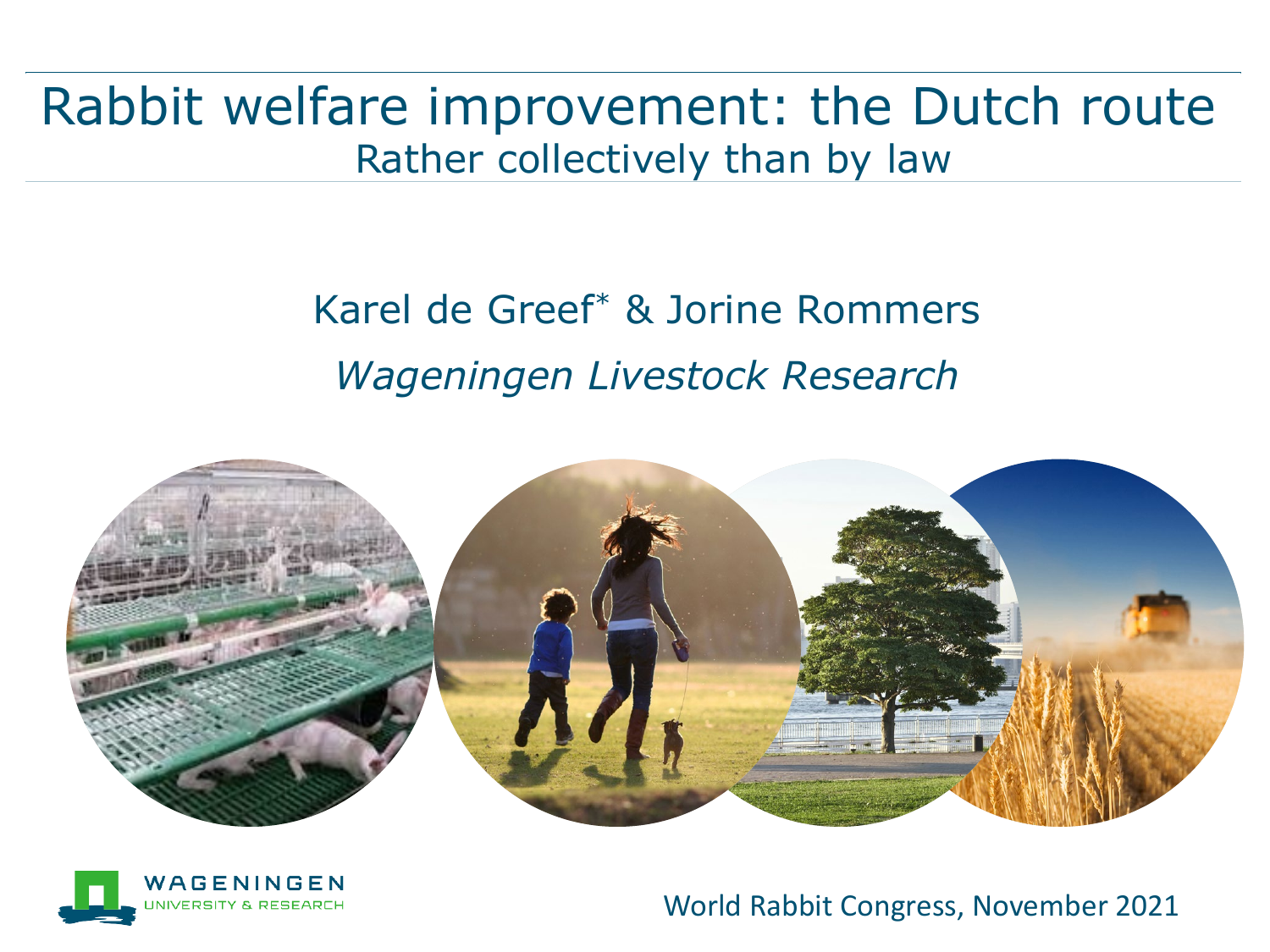## Rabbit welfare is a societal issue

Rabbit welfare concerns translate to housing demands NL/B society voices ; EU research ; EFSA ; EU-ban the cage

Production sector response? organise voluntarily? by law? by market?

- Q: How do societal uneases translate to changes in rabbit housing?
- A: In an elegant (& complex) interaction process

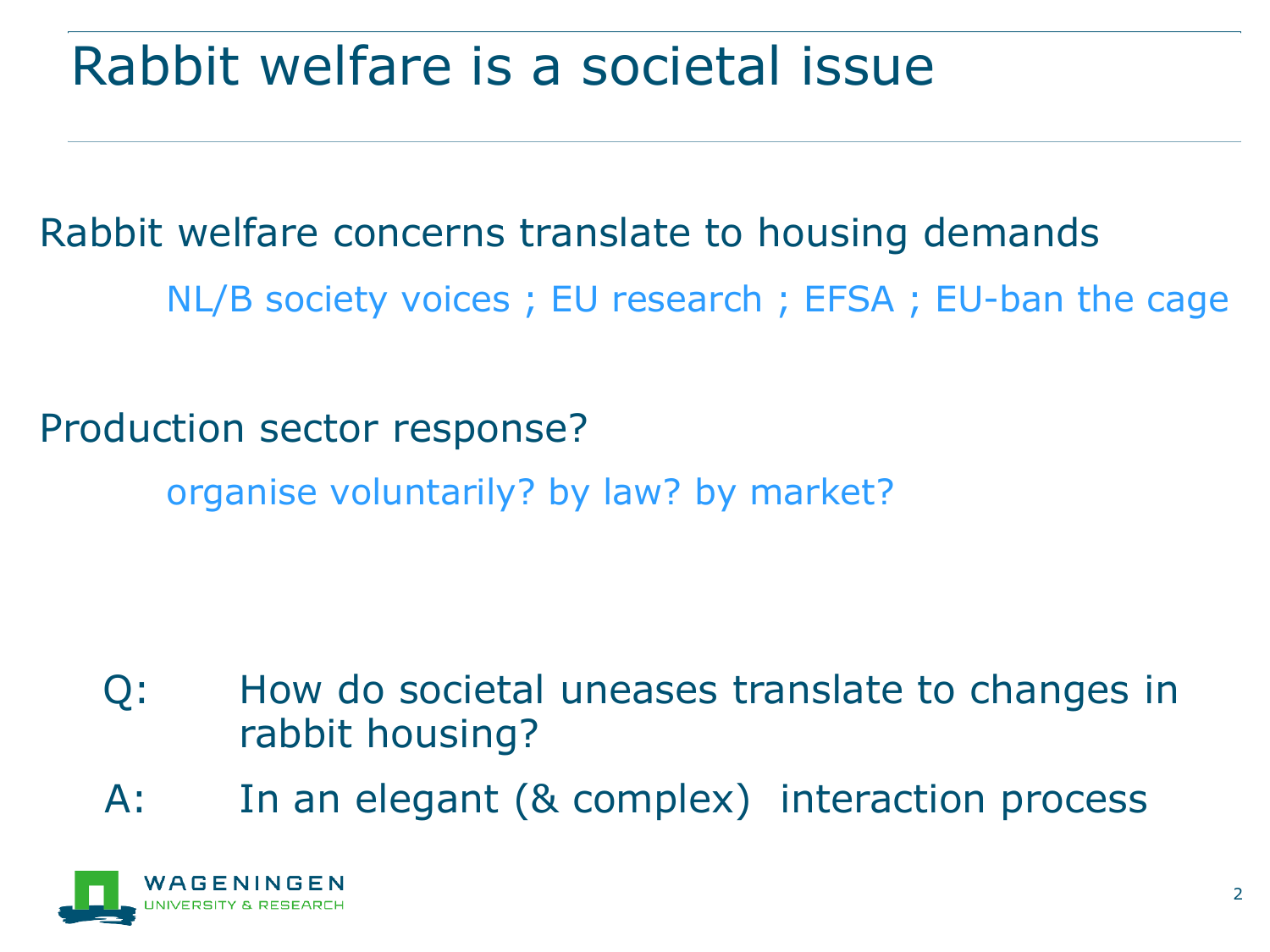# What is the process of change?

Several analyses of systems innovations (fundamental changes) in NL - animal production sectors Pigs, Veal calves, Broiler chickens

2019: also for Rabbits







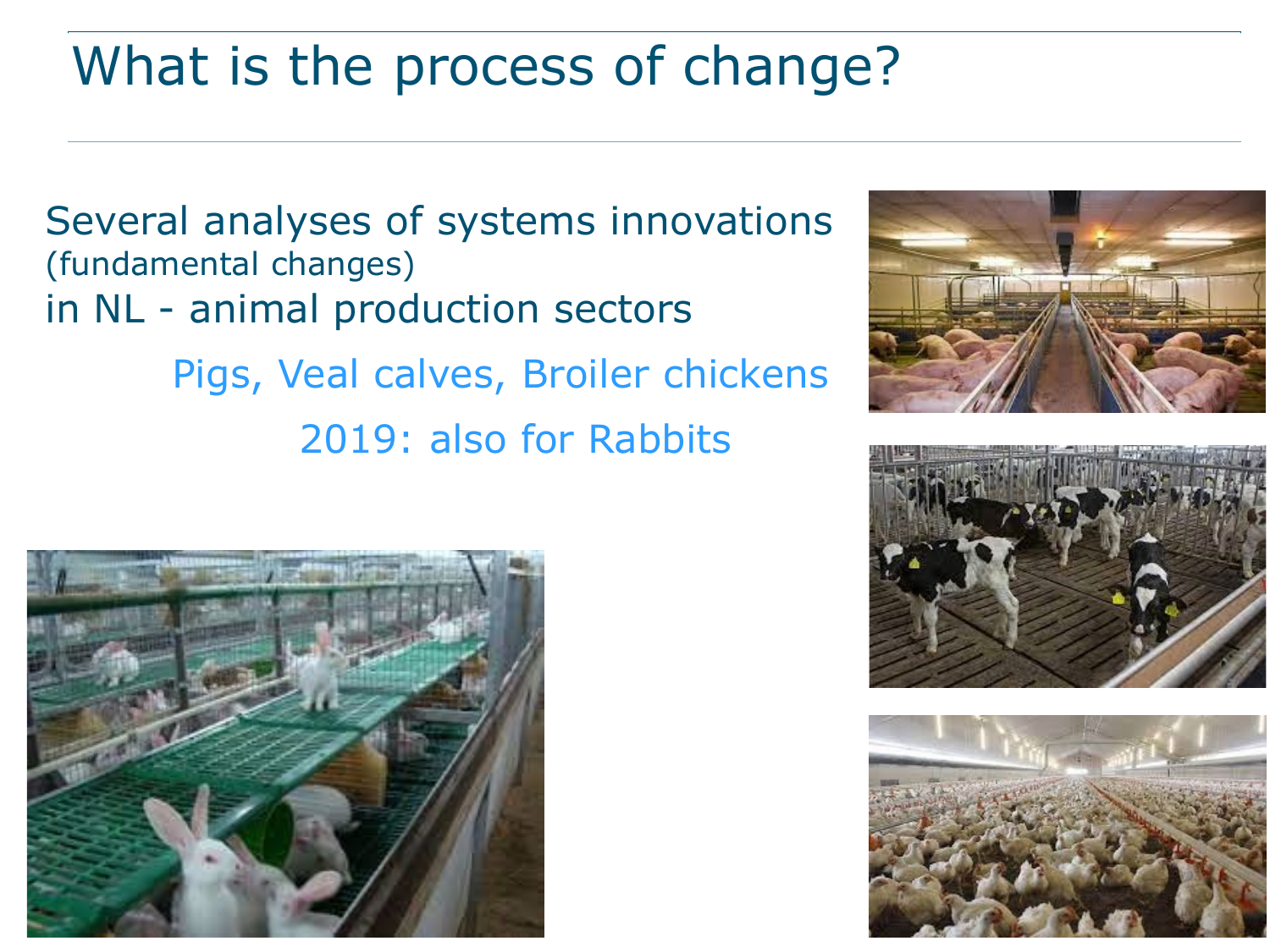# How do societal uneases translate to changes in husbandry?

NL: Polder (negotiation) culture -> results in a unique & elegant combi of Society (NGO) &



Sector strategy

Market & Law

&





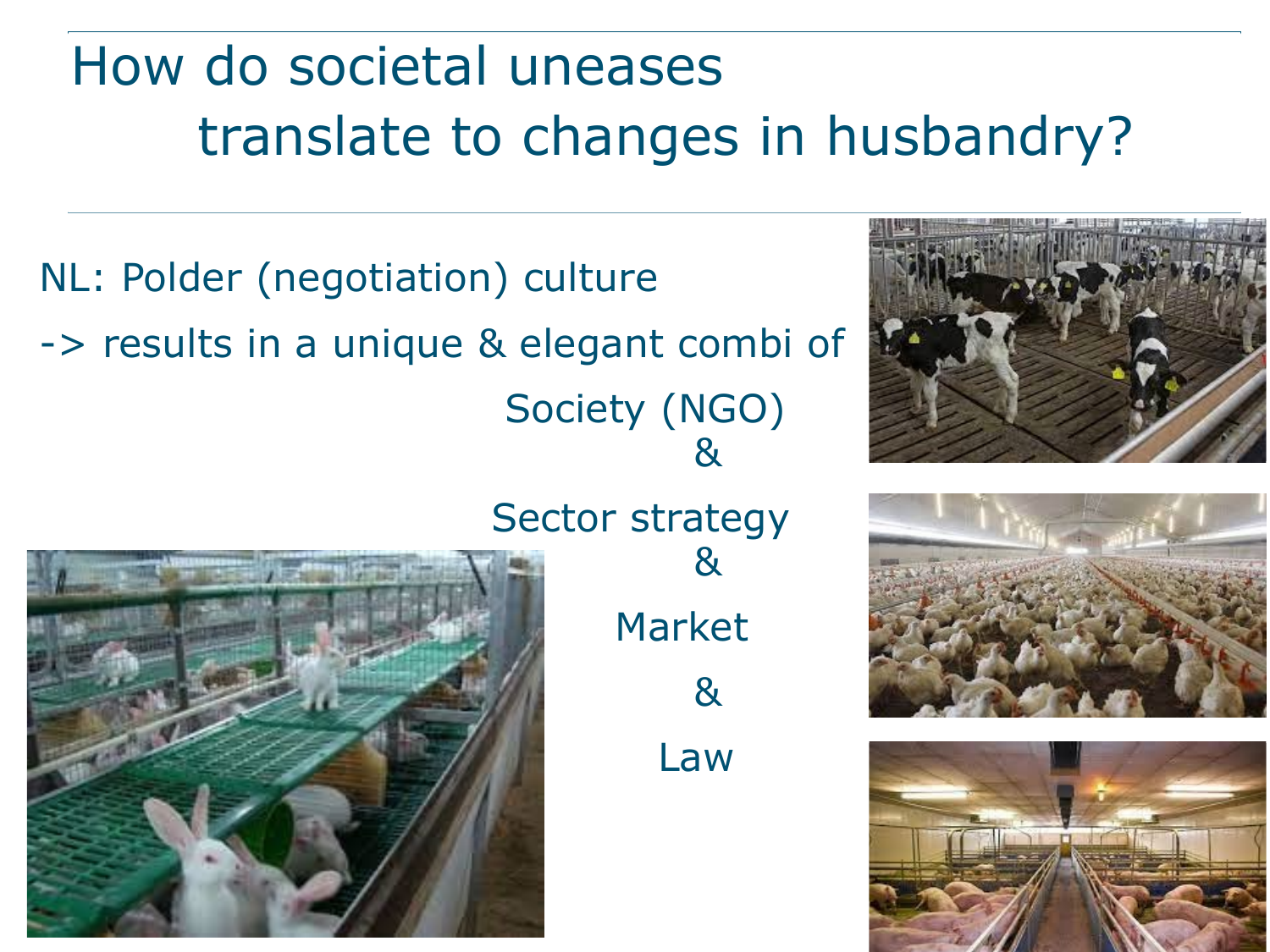# 4 welfare-directed innovations in NL

| innovation                 |               |                   | <b>Driver</b>                       | <b>Success factor(s)</b> |
|----------------------------|---------------|-------------------|-------------------------------------|--------------------------|
| Foot rests                 | 2009          | does              | Societal/ethical<br>urgency         | simple                   |
| Welfare cage               | 2006<br>/2016 | does &<br>meat r. | <b>Evade legislation</b>            | Improved<br>performance  |
| Park housing               | $(2014+)$     | meat<br>rabbits   | Market pull from<br><b>Belgium</b>  | Price premium<br>from B  |
| Part-time<br>group housing | $(2017+)$     | does              | Policy push &<br>price <sup>+</sup> | (NGO hall mark)          |